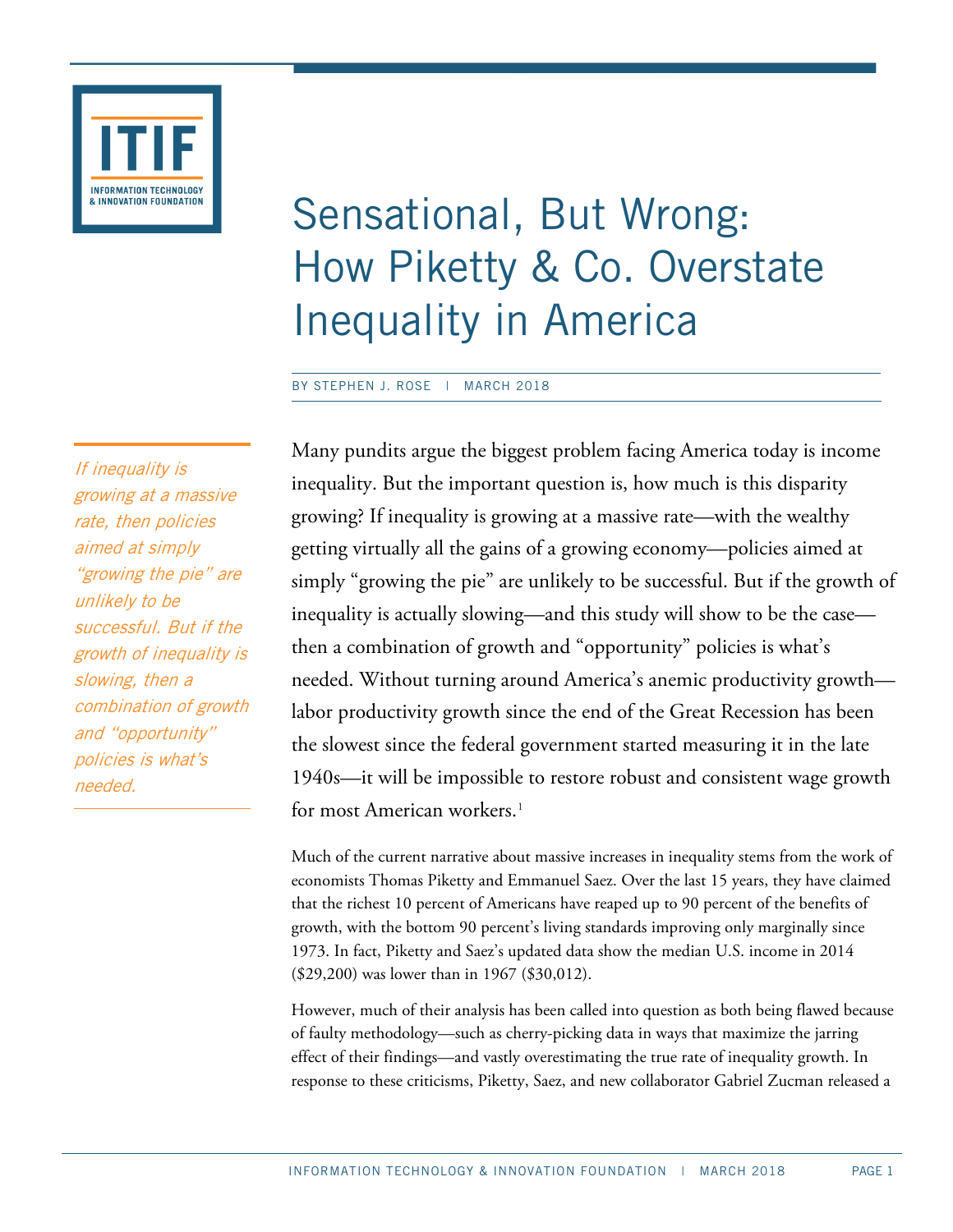new series of findings based on an expanded definition of income. But that approach also overstated inequality, again because of the trio's questionable methodological choices.

An example of their cherry-picking methodology is Saez's solo paper of 2013, "Striking It Richer," in which he argued all income growth since [2](#page-9-1)009 had gone to the top 1 percent.<sup>2</sup> But this finding was skewed by the years he chose to compare. Because incomes tend to show common traits over the course of regular business cycles—growing from the low point (or "trough") of a recession until economic expansion stops (the "peak") and the economy starts sliding into another recession—researchers usually try to show changes in income by comparing similar points within the business cycle, usually peak to peak.

But Saez defied convention by using a trough-to-peak approach, measuring from the depth of a recession to the height of a recovery. [3](#page-9-2) Had he instead used 2007 as the starting point (the more common peak-to-peak approach), the result would have been the exact opposite, with the rich ending up the biggest losers. His data show the top 1 percent had big losses from 2007 to 2009, from which they hadn't fully recovered by 2012. By starting in 2009, he was tracking the incomplete bounce-back effect. As [figure 1](#page-1-0) shows, incomes of the top 1 percent in Saez's data hadn't yet reached their 2007 level by 2015.

<span id="page-1-0"></span>



Using some of the same data (tax records), but with 2009 as the base, a study by the Congressional Budget Office (CBO) found the level of after-tax inequality actually went down from 2009 to 2012—and the top 1 percent had the largest income loss of any income group. [4](#page-9-3)

Returning to Piketty and Saez's coauthored work on the top 1 percent (and fractions of the top 1 percent), their major mistake was including too many individuals with exceptionally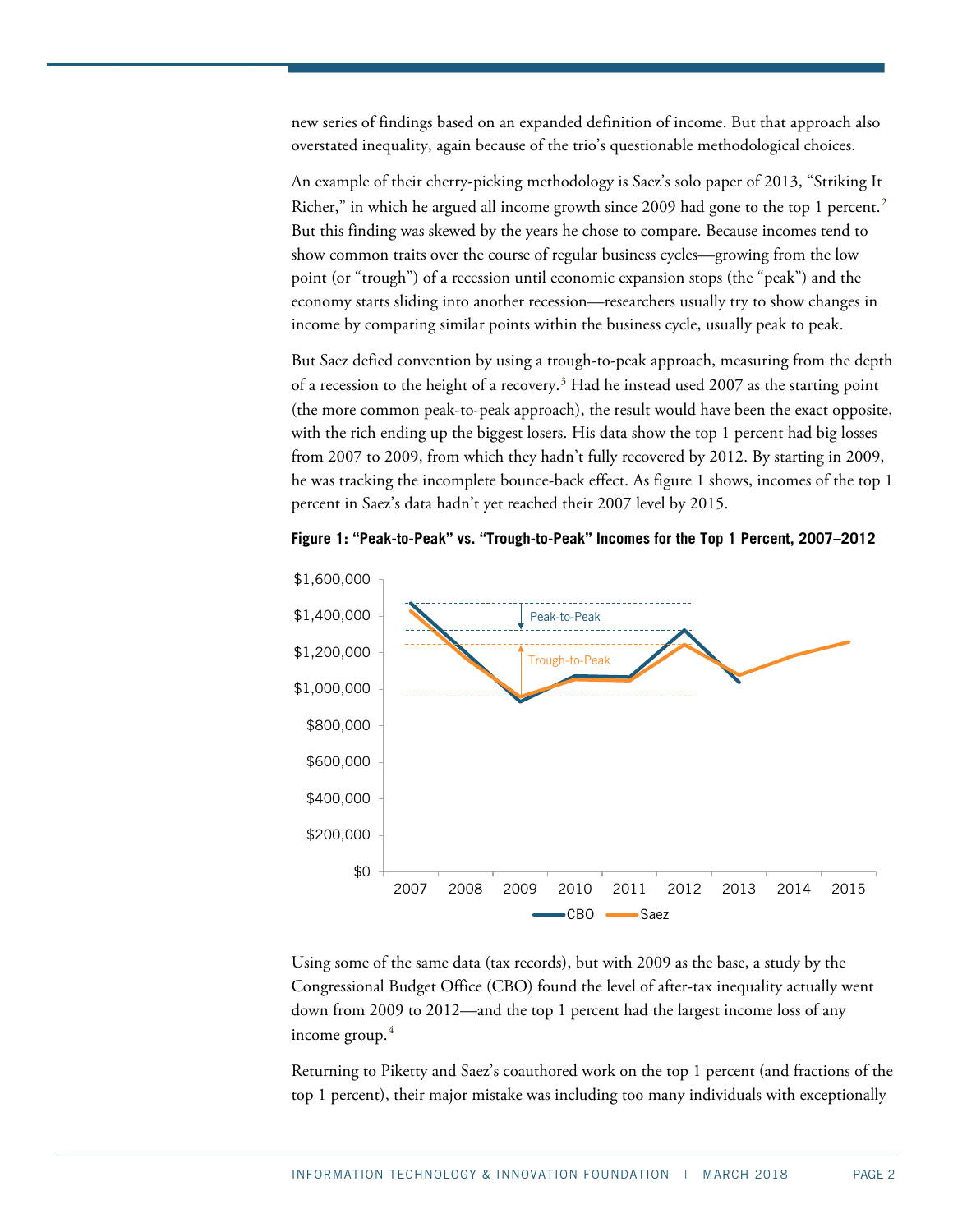low incomes. Two of their methodological choices also had particularly big consequences. First, while the CBO used 2013 data on 123 million households (people living in the same private house or apartment), Piketty and Saez looked at 160 million "tax filers" (total number of people who filed tax returns plus an estimate of those who didn't file because of low income). Much of this difference came from children living at home but filing their own taxes. For example, if a 20-year-old college student made \$6,000 and filed separately from her parents, who had a combined income of \$70,000, the CBO would have shown a single case of a family with an income of \$76,000. Piketty and Saez, on the other hand, would have treated this situation as one tax filer with an income of \$6,000 and one family tax filer with an income of \$70,000.

The second methodological problem was their sole focus on "market incomes" and failure to include government cash benefits. Thus, a retired couple earning \$30,000 from Social Security and \$10,000 from other retirement income would have been treated as having received \$40,000 of income according to the CBO's approach, but only \$10,000 of income using Piketty and Saez's methodology. Never mind that this couple would have planned ahead to receive the Social Security benefits they believed they'd paid for through the contributions they'd made to the program when they were working. Indeed, if these payments had been put into a dedicated account, then the income they would have earned when they were retired would have been considered market income. In any event, the practical effect of Piketty and Saez's decision to exclude transfer payments was to "create" many more low-income people than actually existed.



<span id="page-2-0"></span>**Figure 2: Three Models for Median U.S. Incomes, 2013**

The most commonly cited figure representing the 2013 U.S. median household income, from the March supplement to the U.S. Census's Current Population Survey (CPS), was almost \$52,000, while Piketty and Saez pegged it at just under \$29,000. The CBO used a broader definition of income than the Census, including employer-provided benefits, taxes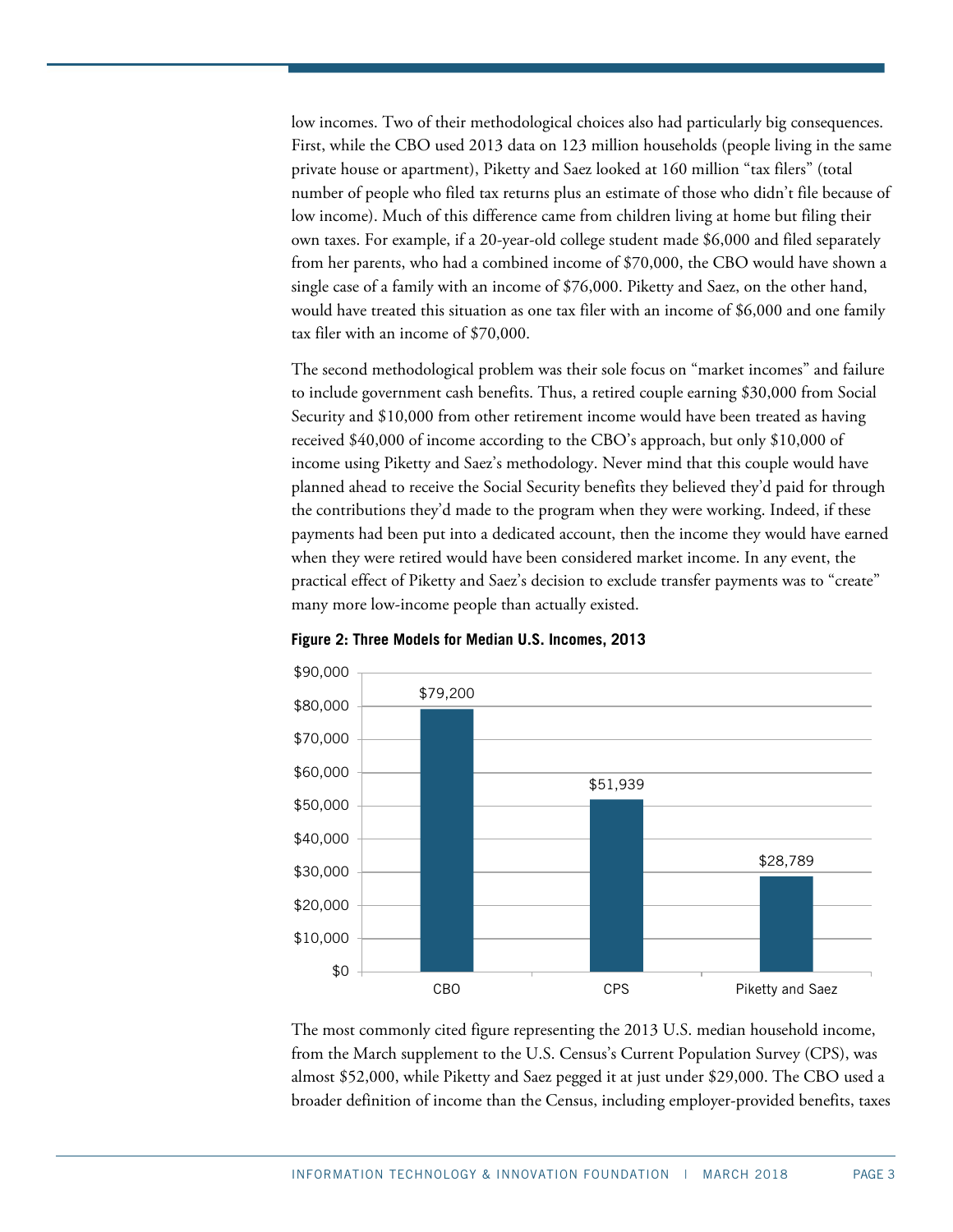paid on behalf of workers, noncash government benefits, and more capital income. As a result, the 2013 median before-tax income according to the CBO was over \$79,000.<sup>[5](#page-9-4)</sup> In [Figure 2,](#page-2-0) the incomes of the top 1 percent per the CBO and Piketty and Saez were virtually identical. But, Piketty and Saez's decision to include an extra 40 million tax filers, while excluding Social Security income, led to vastly different incomes for the bottom 50 percent.

Finally, Gerald Auten and David Splinter, economists with the Treasury Department's Office of Tax Analysis and the congressional Joint Committee on Taxation, found the tax data the Piketty team had used was inconsistent in how income was reported. Not surprisingly, high earners changed how they received their compensation in response to marginal tax rates, which declined dramatically in the postwar era. (The highest tax rate was over 90 percent from 1950 to 1961. In 1964, it was reduced to 70 percent, and then it bounced between 70 and 77 percent until 1982, when it was further reduced to 50 percent. The Tax Reform Act of 1986 then cut it again to 28 percent. [6](#page-9-5) ) Auten and Splinter's unique contribution was to develop a yearly estimate of "consistent market income" that used better measures for calculating profits—such as adjusting for changes from the Tax Reform Act of 1986—included employer paid payroll taxes and insurance, and adjusted for falling marriage rates.

Auten and Splinter's procedures led to profoundly different results from Piketty and Saez's analyses. They found that after taking into account pre-tax income that included government transfers, the top 1 percent of earners had 83 percent (or 85 percent after taxes) less income growth than was calculated by Piketty and Saez.<sup>[7](#page-9-6)</sup> Whereas Piketty and Saez found the share of after-tax incomes, including capital gains, going to the top 1 percent had nearly doubled from 10.7 percent in 1979 to 20.3 percent in 2014, Auten and Splinter found the top share rose only marginally from 8.6 percent to 10.0 percent.

In response to criticisms of their approach, Piketty, Saez, and Zucman expanded their definition of income to include all elements of national income. [8](#page-9-7) This was an impressive feat that brought together various data sources to report pre- and posttax incomes for all individuals aged 20 years and older. They expanded on the income coverage of the CBO by including the value of "housing services" to home owners (which are valued on the basis of what the rent on a comparable house would be) and the value of public services delivered by government (e.g., defense, police, fire, courts, education, and other public services and administration).

Once again, Piketty, Saez, and Zucman did not use the CPS and CBO approach of using 122 million households as the basis for their analyses. Instead, their unit of analysis was almost twice as large—they allocated income to 234 million individual Americans aged 20 and older. The added cases vis-à-vis the CBO included 59 million spouses (the incomes of married filers were divided equally for all categories of income); 20 million dependent children 20 years and older; and 38 million other related and unrelated adults in the household—e.g., roommates, relatives of the head or spouse, cohabiters, and other

Piketty and Saez's decision to include an extra 40 million tax filers, while excluding Social Security income, led to vastly different incomes for the bottom 50 percent.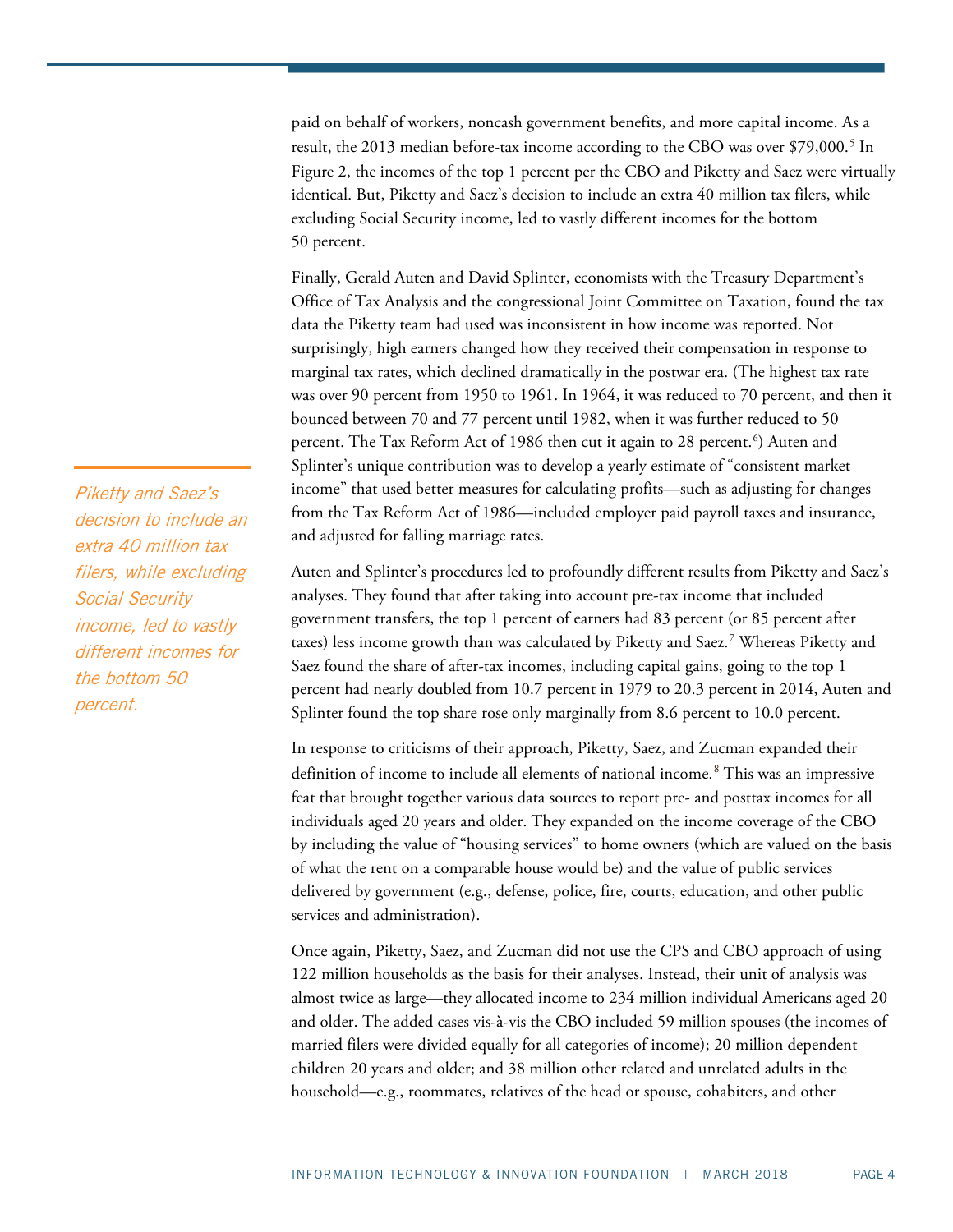nonrelatives. Most of the last two categories of 58 million people (over a quarter of the total population) had low incomes.

To note the difference between an individual versus a family approach, one need only look at incomes (excluding employer benefits, government services, Medicare, and imputed rent) for a family of four wherein the husband earns \$60,000, his wife earns \$36,000, their 21-year-old son earns \$4,000, and the wife's mother has \$15,000 of Social Security income. For the CPS and CBO, this would be reported as one household with an income of \$115,000. For Piketty, Saez, and Zucman, this example would represent four cases: a husband with an income of \$48,000, a wife with an income of \$48,000, a son with an income of \$4,000, and an elderly person with zero market income and \$15,000 of government transfers. In the old Piketty and Saez approach, there would be one household with an income of \$96,000, the son with an income of \$4,000, and the wife's mother with zero income.

Piketty, Saez, and Zucman made another important methodological choice in how they distributed the 16 percent of national income that was the value of government services (determined by their costs). While transfers like Social Security payments and the value of Medicare insurance were allocated to those who received them, Piketty, Saez, and Zucman allocated national defense, education, and other public goods based on disposable income.

Left unreported was the distribution of disposable income being much less equal than the distribution of market income, total income before taxes, and total income after taxes. The reason was disposable income did not include employer-paid benefits and government programs with eligibility criteria (e.g., Medicare and food stamps). These income sources accounted for a much higher percentage of income for the bottom 90 percent of Piketty, Saez, and Zucman's population grouping than it did for the top 10 percent. Their justification for this was to claim government benefits were allocated in proportion to people's share of the economic pie.

This approach has led to the perverse result of people in the bottom 50 percent getting just under \$4,000 worth of government benefits each, while people in the top 1 percent get \$190,000 (48 times more). The largest beneficiaries of public services in this model are people in the top one-hundredth of one percent, who get 19 percent of their posttax income in the form of government services (more than \$4 million each). In terms of the value of national defense, people in the bottom 50 percent get \$1,000 worth of benefits each while the super-rich get \$1 million each in benefits. The same unequal division applies to the value of public education, although the super-rich rarely send their children to public schools.

Piketty, Saez, and Zucman's income levels were much lower than those calculated by the CPS and CBO. Their bottom 50 percent was an *average* market income of just \$6,636 each (including employer benefits). When they included Social Security benefits, the Earned Income Tax Credit (EITC), the value of Medicare and government transfers (e.g., food stamps and Temporary Assistance for Needy Families), and the value of home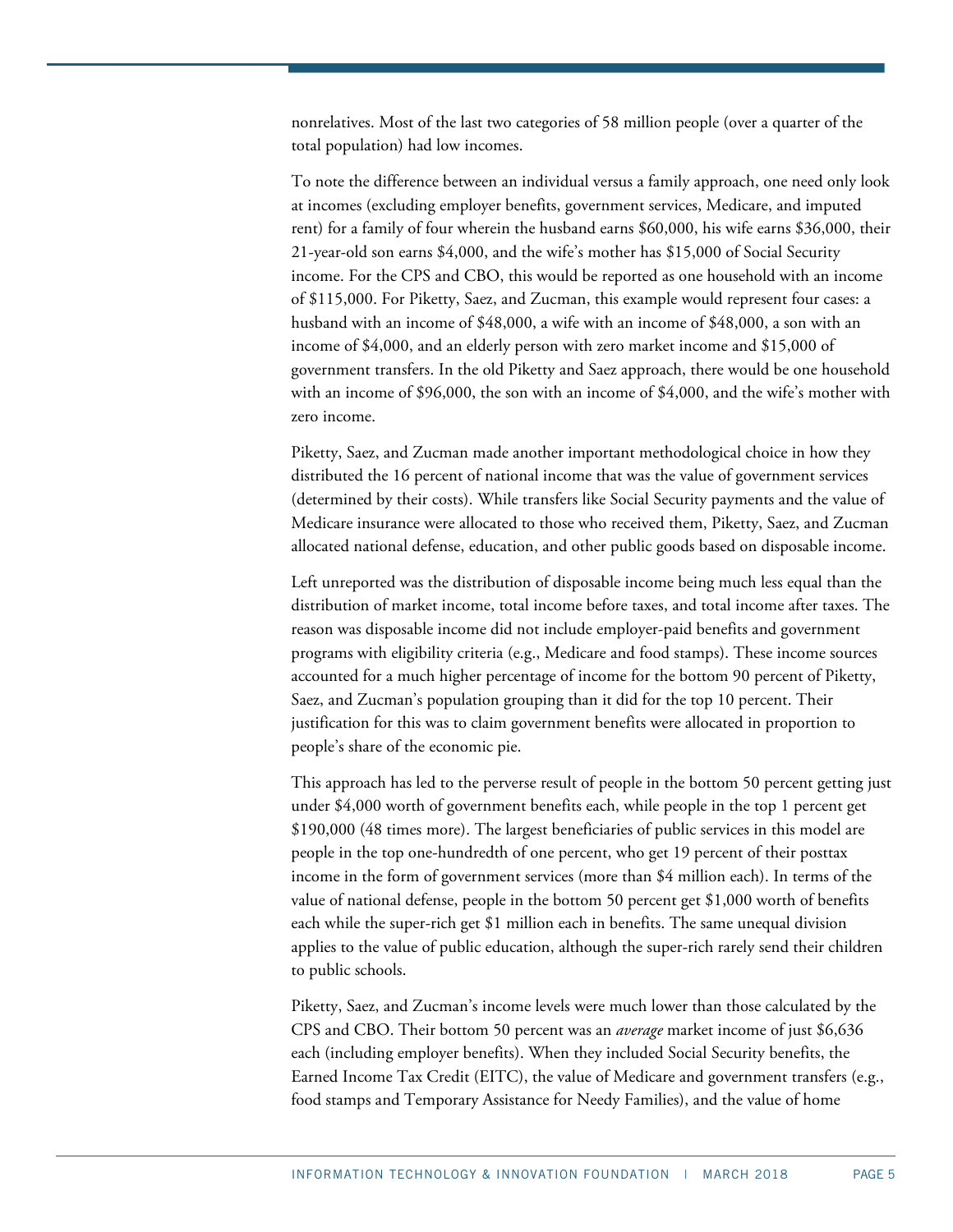ownership and government services, the average total income of their bottom 50 percent grew to \$18,311. Since nearly \$11,000 of this total came from government transfers and government services, there was no room in the bottom 50 percent for workers with annual earnings over \$30,000.

The data regarding the bottom 50 percent would be very different if Piketty, Saez, and Zucman had chosen to allocate government services more realistically. In their approach, government actions redistributed 6 percent of incomes from the top 10 percent to the bottom 50 percent. This increased the income share of the bottom 50 percent from 13 to 19 percent. But their share would have been 25 to 27 percent if public services had been distributed on a per capita basis, or 90 percent per capita and 10 percent based on disposable income. With this approach, inequality would appear lower because the equalizing effect of government actions would move 10 to 12 percent of national income from the top 10 percent to the bottom 50 percent. Further, if they had used a household approach, they would have had fewer low-income cases and the share of the bottom 50 percent would have been even higher.

The incomes of the bottom 50 percent were so low that Piketty, Saez, and Zucman didn't put anyone in that half of the population in the middle class. Instead, they defined the middle class as those in the 51st to 90th percentiles—while the rich were defined as the top 1 percent. People in the 91st to 99th percentiles weren't given a specific category name, but calling them the "upper middle class" seems appropriate. Similarly, those in the bottom 50 percent were also left uncategorized. Given their low income, they could be called the "poor and near poor."

This contrasts sharply with people's perceptions of their own living standards, as approximately 90 percent of Americans in Pew Research Center surveys over the last 10 years have self-identified as middle class (with about 20 percent identifying as lower middle class, and another 20 percent being upper middle class). Of the remaining 10 percent, only 1 percent identified as upper class, leaving 9 percent referring to themselves as lower class.

Using CPS data, it is possible to develop more realistic 2014 class divisions based on household incomes adjusted to reflect the living standards of a family of three. The poor or near poor would include the 20 percent of independent adults living in families (this excludes older children living at home, includes single people as a family of one, and counts two roommates as two families of one) with incomes less than \$30,000 (which is 150 percent of the poverty line for a family of three). This covers the bottom 20 percent of households. Lower middle class would be the 17 percent of adults with family incomes between \$30,000 and \$50,000. The middle class would include the 23 percent of families with incomes between \$50,000 and \$100,000. The upper middle class would be those earning \$100,000 to \$350,000 (29 percent of households). And the rich would be those making more than \$350,000 (just over 1 percent).<sup>[9](#page-9-8)</sup>

Few people understand what Piketty, Saez, and Zucman have done. Most think they have proven that inequality has grown to ridiculous levels and that most people have seen only

Few people understand what Piketty, Saez, and Zucman have done. Most think they have proven that inequality has grown to ridiculous levels and that most people have seen only meager income gains.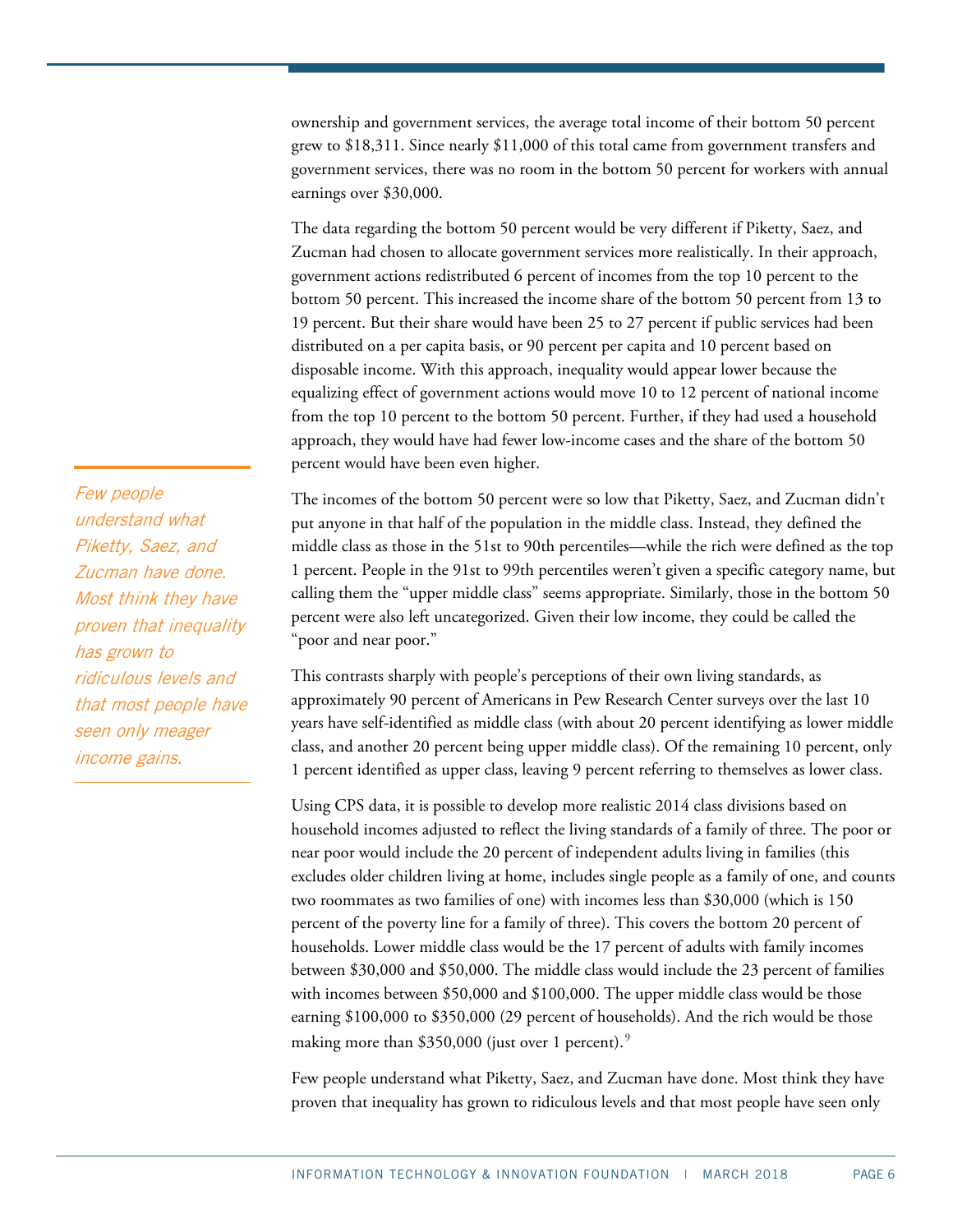meager income gains. For example, *The New York Times* reporter David Leonhardt highlighted a chart by Piketty, Saez, and Zucman as "captur[ing] the rise in inequality better than any other chart or simple summary that I've seen."

Our Broken Economy, in One Simple Chart

### **Figure 3: New York Times Depiction of Data From Piketty, Saez, and Zucman[10](#page-9-9)**

#### **By DAVID LEONHARDT** AUG. 7, 2017 INCOME GROWTH Over previous 34 yea But now, the very affluent  $+6%$ (the 99.999th percentile) see the largest income growth. 5% The poor and middle class used to see the 99.99th percentile  $4%$ largest income growth. 3% 99th percent In 1980  $29$ In 2014  $1%$ 99th percentile 5th percentile  $\circ$  $\mathbb{C}$ 10th 20th 30th 40th 50th 60th 70th 80th 90th 100th Lower Income **INCOME PERCENTILE Higher Income** Note: Inflation-adjusted annual average growth using income after taxes, transfers and non-cash benefits

The chart compares income gains in two 34-year periods: 1946 to 1980 and 1980 to 2014. The income growth for each period is plotted according to percentiles on the income ladder, from the first percentile to the 99.999th. The graph shows that in the period from 1946 to 1980, there were strong income gains across all income levels, with the strongest growth accruing to those with the lowest incomes. and slightly slower growth for those with middle and higher incomes. The poorest people had income gains of 3 percent per year; those with incomes around the median saw gains of 2 percent; those with incomes at the 90th percentile got 1.7 percent; and the very richest (the 99th percentile and above) enjoyed gains of just 1.5 percent per year. The second period, covering 1980 to 2014, looks dramatically different. The poorest people saw virtually no income growth, and the growth rate for everyone else increased steadily the further they moved up the income ladder. The growth rate for those in the 10th percentile was just 0.3 percent per year; in the 50th percentile, it was 0.9 percent; in the 90th percentile, it was 1.5 percent; and at the 99th percentile, it was 2.3 percent. Meanwhile, the super-rich—those at the 99.999th percentile—saw massive gains of 6 percent per year.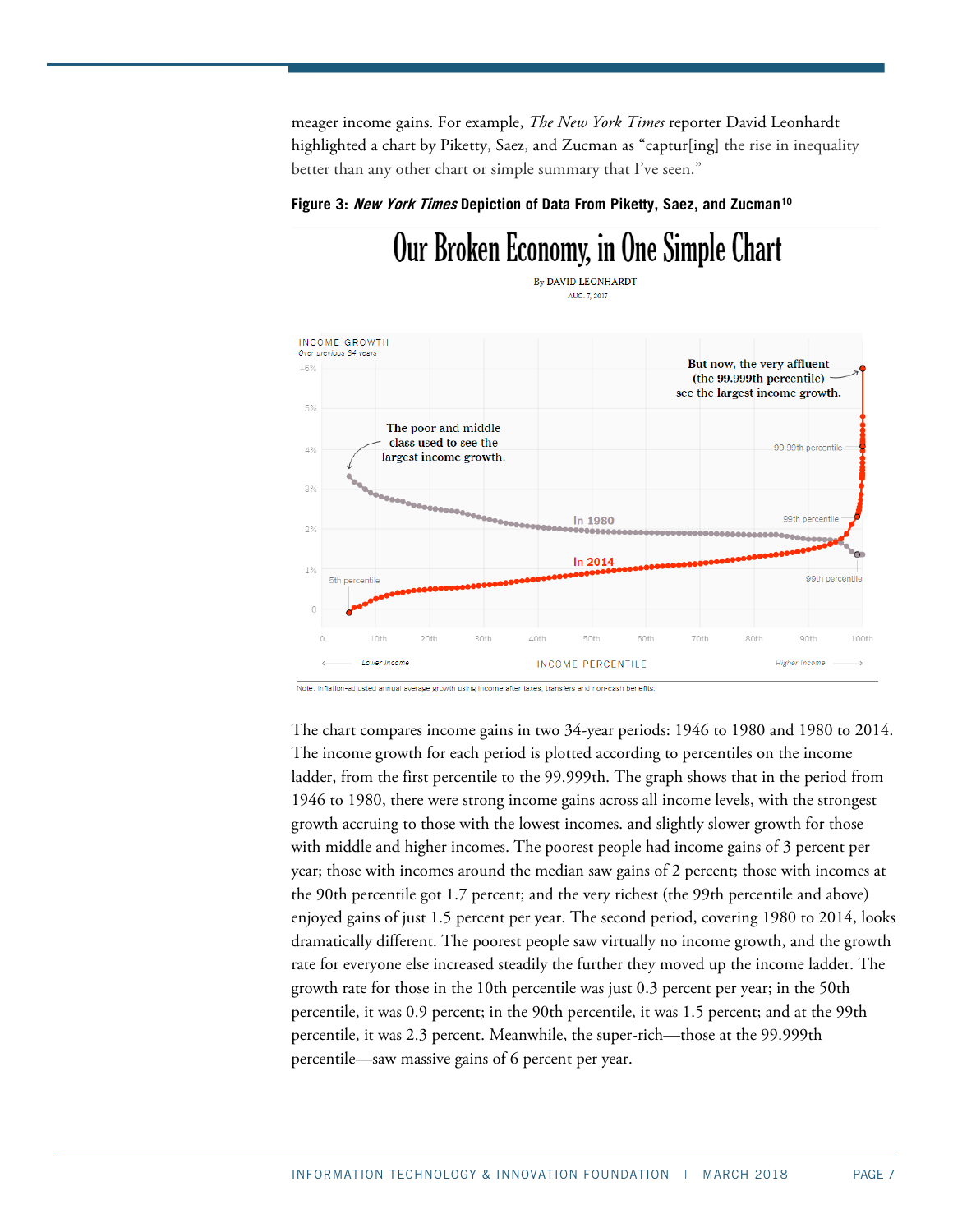Piketty, Saez, and Zucman made an unusual choice in how they labelled the vertical axis. Instead of using the common procedure of cumulative change, they used yearly change. If they had chosen the more common method of tracking total growth from the beginning to the end of these 34-year periods, the median growth rate would have been a cumulative 36 percent, rather than 0.9 percent per year. So, at first glance, it appears people in the middle had negligible growth because it is so difficult to calculate what 0.9 percent per year comes to over 34 years. To be sure, 0.9 per year (36 percent cumulatively) is not as much as 2 percent per year (87 percent cumulatively), which occurred in the 97th percentile. But it is not zero or even near zero, which many pundits say is the rate of median income growth.

Nonetheless, the imagery is clear: Growth appears to have been strong and tilted to lowincome people in the first period, while it was weaker and much more tilted toward the rich in the second period. Although there should be no doubt that very real and troubling disparities in the trend lines exist, Piketty, Saez, and Zucman did everything they could to exaggerate the picture.

The first period started in 1946—on the heels of the Great Depression and World War II. Because of pent-up demand and the explosion of household formations that led to the Baby Boom, the years that followed had unusually high growth. This growth persisted through the 1950s and 1960s as Europe and Japan rebounded, creating an international virtuous cycle of high consumer demand driving expanded production and higher wages, which funded yet more consumer demand. While growth tapered off after 1973, per capita GDP grew by 104 percent from 1946 to 1980, compared with 73 percent from 1980 to 2014. In other words, the income line in the first period was always going to be higher than the income line in the subsequent period.

While many people think of the 1950s as a period when factory workers lived well, the poverty rate in 1959 was 22 percent of the population, and 35 percent of those over 65. President Lyndon Johnson launched his War on Poverty as a multipronged effort to help the elderly and those with low incomes. It included increased federal spending on primary and secondary education, food stamps, and Community Action grants; led to the creation of Medicare and Medicaid; and expanded eligibility for Social Security. By 1980, the overall poverty rate had dropped to 13 percent, while the poverty rate among the elderly dropped more than 19 percentage points to less than 16 percent.

By contrast, there were tweaks, but no large expansions, of the social safety net between 1980 and 2014—e.g., Clinton's expansion of the EITC, the food-stamp program, and Medicaid. The overall poverty rate edged up to 15 percent in 2014, although poverty among seniors continued to decline to 10 percent. As many researchers have shown, inequality increased in part because of low earnings for the least educated workers. Thus, the income-growth line from 1980 to 2014 is upward sloping—i.e., the higher the income growth, the higher the place on the income ladder. But the tilt of the line from 1946 to 1980, which saw the highest income growth among the lowest rungs of the economic

Although there should be no doubt that very real and troubling disparities in the trend lines exist, Piketty, Saez, and Zucman did everything they could to exaggerate the picture.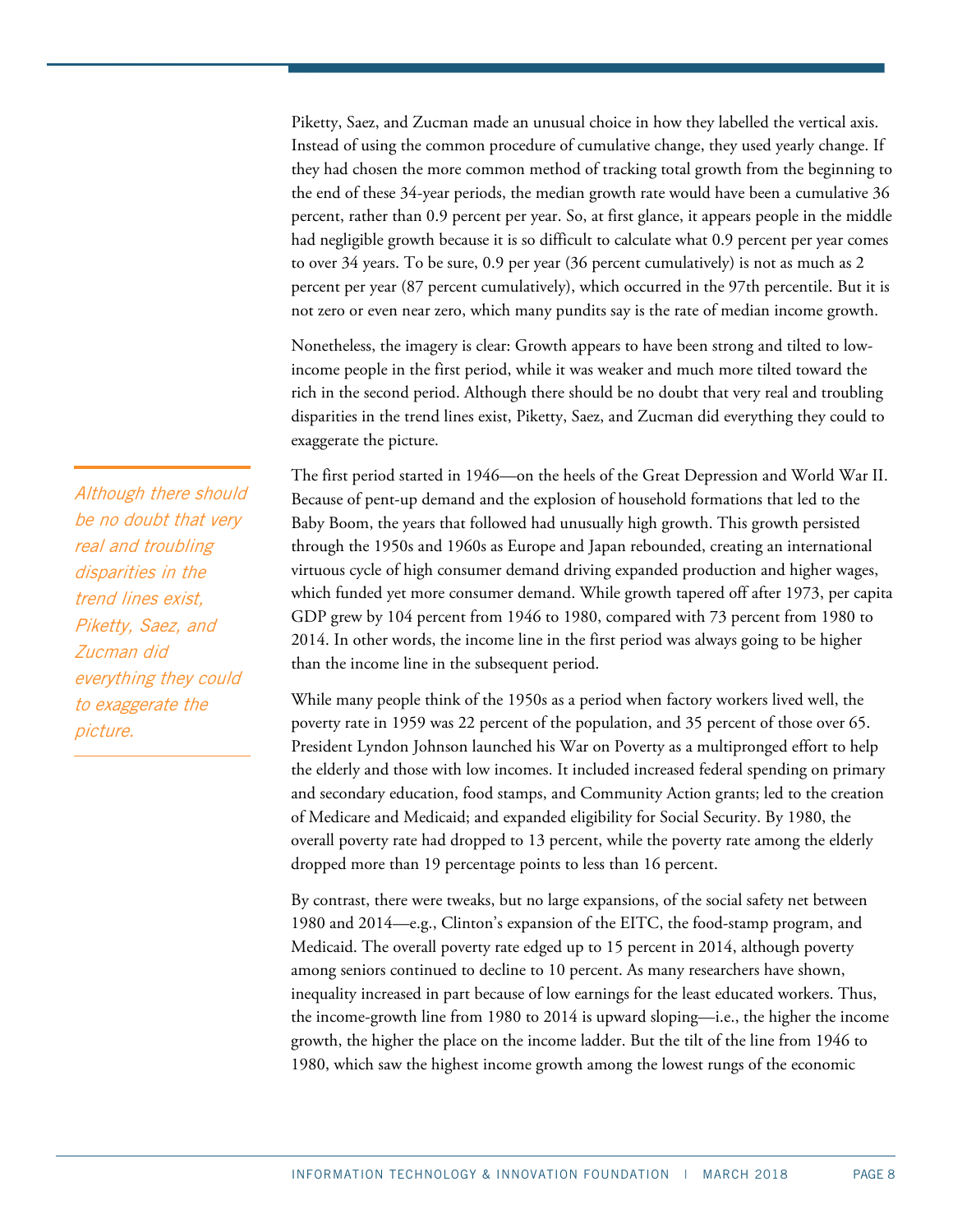ladder, was a product of a very strong post-WWII economy and the many components of President Johnson's War on Poverty in the 1960s.

Piketty and Saez's data on middle-class stagnation—particularly their finding that the lion's share of growth had accrued to the richest 1 percent of households—has garnered a great deal of attention, almost becoming accepted wisdom. For progressives, these findings are grounds for massive changes in tax, spending, and regulatory policies. For President Trump, the trend is proof of the "American carnage" that has wreaked havoc among the middle class.

But getting economic policy right depends on getting the facts and analysis right as well. Progressives may very well be justified in advancing an economic policy agenda that's focused almost solely on ensuring a fairer distribution of national income and wealth if Piketty et al. were correct. But, as this paper has shown, their analysis was wrong. Productivity growth—even the relatively weak growth of the last 15 years—has benefited most households. Yet this analysis does not show, and should not justify, an Ayn Rand-like approach that leaves everyone susceptible to the vicissitudes of the marketplace. It is clear that inequality has grown, and stronger measures are needed to address it, including higher tax rates on the wealthy. But better analyses of what is really happening with income growth for U.S. households suggest we need more effective growth *and* opportunity policies.

Getting economic policy right depends on getting the facts and analysis right.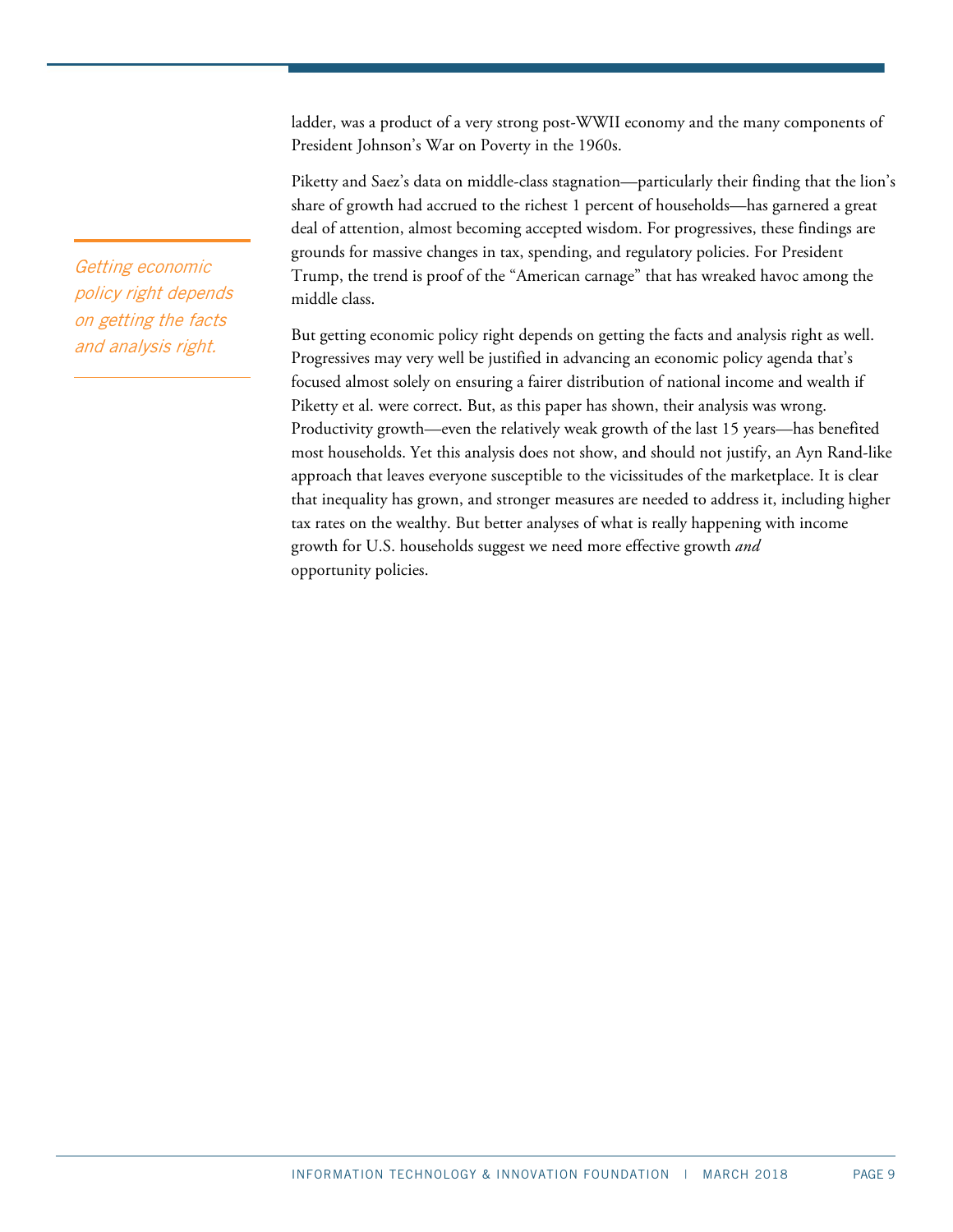# **ENDNOTES**

- <span id="page-9-0"></span>1. "Transition Memo to President Trump: How to Spur Innovation, Productivity, and Competitiveness," (Information Technology and Innovation Foundation, November 16, 2016), [https://www.itif.org/publications/2016/11/16/transition-memo-president-elect-trump-how-spur](https://www.itif.org/publications/2016/11/16/transition-memo-president-elect-trump-how-spur-innovation-productivity-and)[innovation-productivity-and.](https://www.itif.org/publications/2016/11/16/transition-memo-president-elect-trump-how-spur-innovation-productivity-and)
- <span id="page-9-1"></span>2. Emmanuel Saez, "Striking It Richer: The Evolution of Top Incomes in the United States," UC Berkeley, September 3, 2013, [https://eml.berkeley.edu/~saez/saez-UStopincomes-2012.pdf.](https://eml.berkeley.edu/%7Esaez/saez-UStopincomes-2012.pdf)
- <span id="page-9-2"></span>3. David Leonhardt, "Inequality Has Actually Not Risen Since the Financial Crisis," *The New York Times*, February 17, 2015, [https://www.nytimes.com/2015/02/17/upshot/inequality-has-actually-not-risen](https://www.nytimes.com/2015/02/17/upshot/inequality-has-actually-not-risen-since-the-financial-crisis.html)[since-the-financial-crisis.html.](https://www.nytimes.com/2015/02/17/upshot/inequality-has-actually-not-risen-since-the-financial-crisis.html)
- <span id="page-9-3"></span>4. Congressional Budget Office, "The Distribution of Household Income and Federal Taxes, 2013," June 8, 2016, [https://www.cbo.gov/publication/51361.](https://www.cbo.gov/publication/51361)
- <span id="page-9-4"></span>5. Ibid.
- <span id="page-9-5"></span>6. Tax Policy Center, "Historical Highest Marginal Tax Rates, 1913-2017," [http://www.taxpolicycenter.org/statistics/historical-highest-marginal-income-tax-rates.](http://www.taxpolicycenter.org/statistics/historical-highest-marginal-income-tax-rates)
- <span id="page-9-6"></span>7. Gerald Auten, David Splinter, "Income Inequality in the United States: Using Tax Data to Measure Long-Term Trends," Davidsplinter.com, November 12, 2017, [http://davidsplinter.com/AutenSplinter-](http://davidsplinter.com/AutenSplinter-Tax_Data_and_Inequality.pdf)[Tax\\_Data\\_and\\_Inequality.pdf.](http://davidsplinter.com/AutenSplinter-Tax_Data_and_Inequality.pdf)
- <span id="page-9-7"></span>8. Gabriel Zucman, "Distributional National Accounts: Methods and Estimates for the United States," Gabrielzucman.eu[, http://gabriel-zucman.eu/usdina/.](http://gabriel-zucman.eu/usdina/)
- <span id="page-9-8"></span>9. Stephen Rose, "The Growing Size and Incomes of the Upper Middle Class," Urban Institute, June 21, 2016, [http://www.urban.org/research/publication/growing-size-and-incomes-upper-middle-class.](http://www.urban.org/research/publication/growing-size-and-incomes-upper-middle-class)
- <span id="page-9-9"></span>10. David Leonhardt, "Our Broken Economy, in One Simple Chart," *The New York Times*. August 7, 2017, [https://www.nytimes.com/interactive/2017/08/07/opinion/leonhardt-income-inequality.html.](https://www.nytimes.com/interactive/2017/08/07/opinion/leonhardt-income-inequality.html)